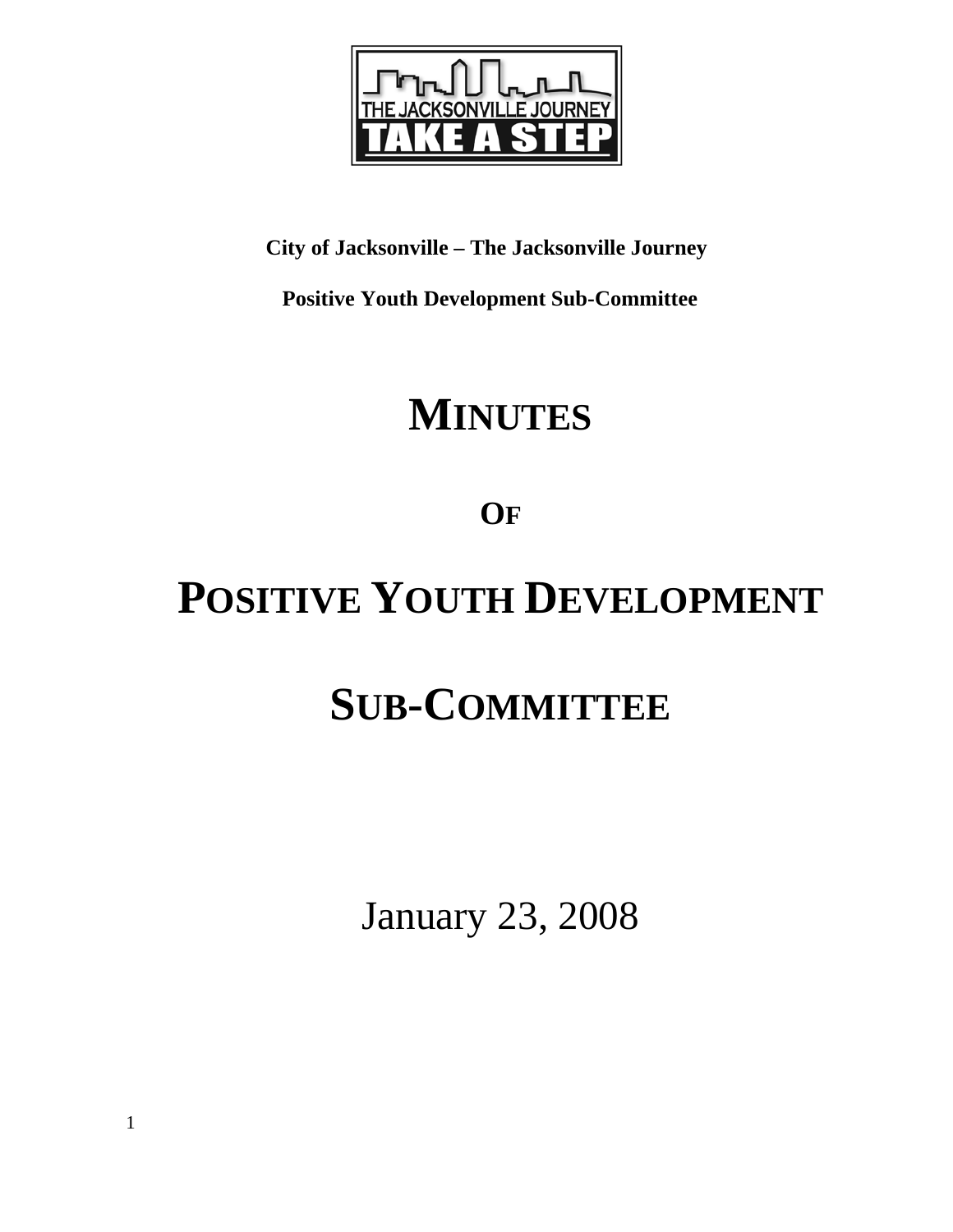#### **The Jacksonville Journey – Positive Youth Development**

#### **Sub-Committee**

**January 23, 2008** 

**8:00 a.m.**

**PROCEEDINGS before the Jacksonville Journey – Positive Youth Development Sub-Committee taken on Wednesday, January 23, 2008, Edward Ball Building, 8th Floor – 214 N. Hogan Street, Jacksonville, Duval County, Florida commencing at approximately 8:05 a.m.** 

**Positive Youth Development Committee** 

**Audrey McKibbin Moran, Chair Joseph Bastian, Member Betty Burney, Member James Crooks, Member Ellis Curry, Member Bobby Deal, Member Eddie Diamond, Member Carolyn Floyd, Member Maryam Ghyabi, Member Warren Grymes, Member Chris Hazelip, Member Timmy Johnson, Member Mary Langowski, Member Bill Mason, Member Rashean Mathis, Member Edgar Mathis, Member Mac McGehee, Member Shelton Tarver, Member Claudette Williams, Member Wyman Winbush, Member Chris Wood, Member George Young, Member** 

2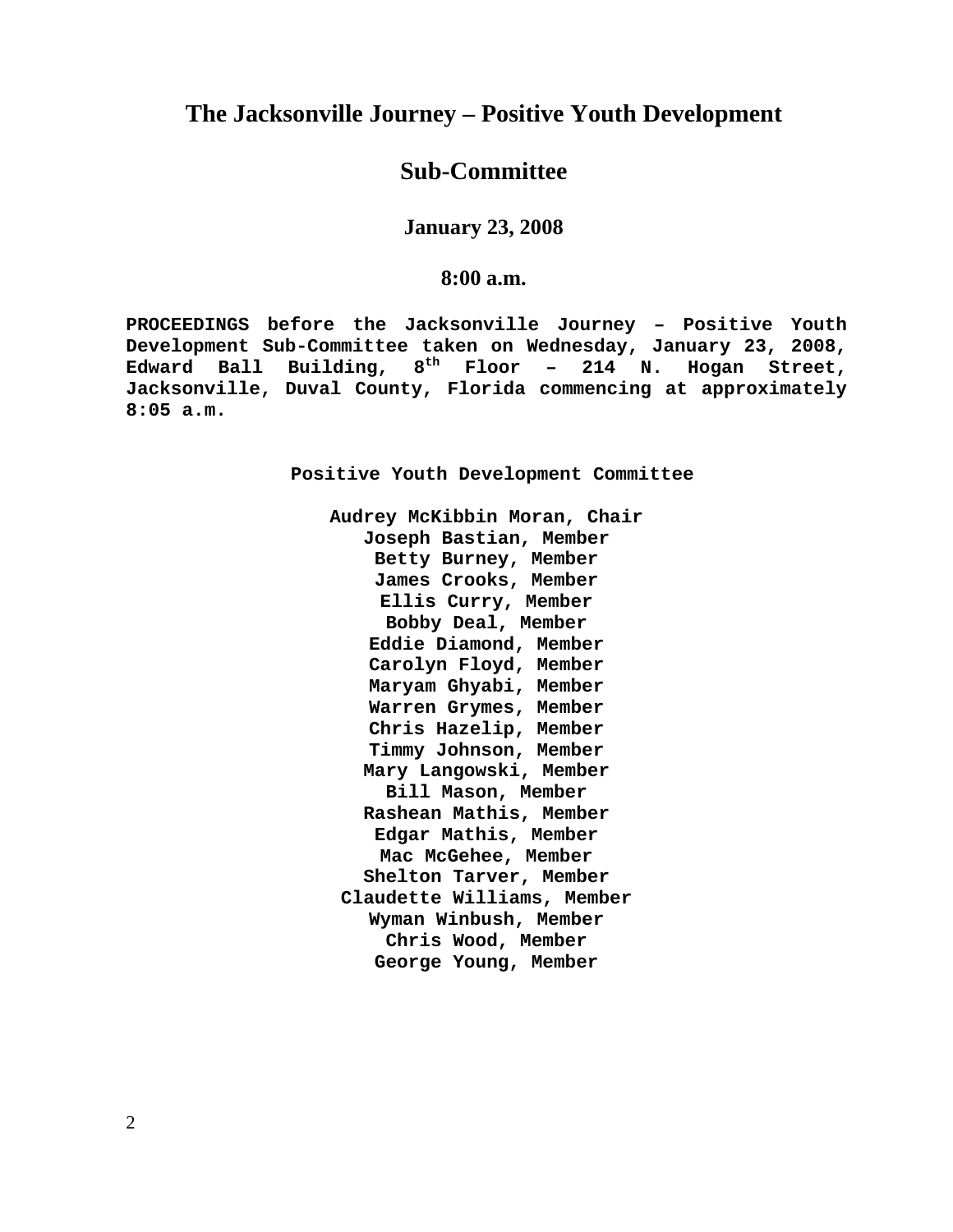#### **APPEARANCES**

#### **COMMITTEE CHAIRS & MEMBERS:**

AUDREY MCKIBBIN MORAN, Chair JAMES CROOKS, Member BOBBY DEAL, Member EDDIE DIAMOND, Member CAROLYN FLOYD, Member MARYAM GHYABI, Member WARREN GRYMES, Member TIMMY JOHNSON, Member EDGAR MATHIS, Member WYMAN WINBUSH, Member GEORGE YOUNG, Member BETTY BURNEY, Member MARY LANGOWSKI, Member

#### **COMMITTEE MEMBERS ABSENT:**

JOSEPH BASTIAN, Member ELLIS CURRY, Member CHRIS HAZELIP, Member BILL MASON, Member RASHEAN MATHIS, Member MAC MCGEHEE, Member LAWANDA RAVORIA, Member SHELTON TARVER, Member CLAUDETTE WILLIAMS, Member CHRIS WOOD, Member

#### **STAFF:**

ROSLYN PHILLIPS LINDA LANIER KRISTEN KEY BEACH STEPHANIE BARNETT RACHELLE M. SUNDY

#### **OTHERS PRESENT:**

Doug Murr, Character First Gretchen Mitchell, JPL Laura Kline, JPL Dr. Jackson, JCCI Tia Mitchell, Florida Times-Union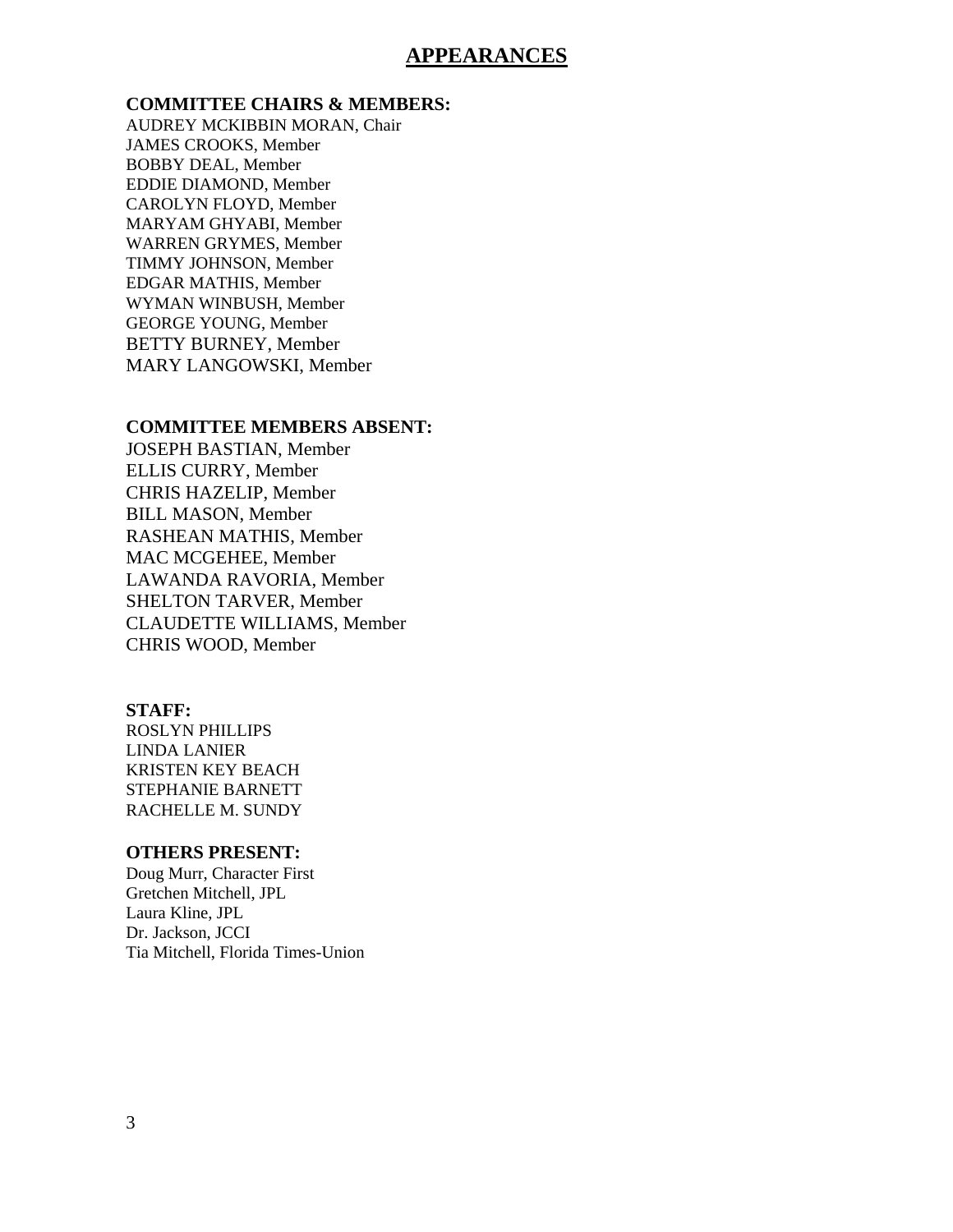January 23, 2008

Positive Youth Development Sub-Committee 8:00 a.m.

**Call to Order and Comments.** Chair Moran called the meeting to order at approximately 8:05 a.m.

**Purpose of Meeting.** Discuss the Mayor's crime initiative – The Jacksonville Journey – Take a Step – Positive Youth Development Sub-Committee.

Chairwoman Moran welcomed the committee and reviewed the format of the meeting, which is Mentoring and Volunteerism; and noted a few housekeeping items; overview of Sunshine Laws as it relates to side-bar conversations before and after each committee meeting; speaking clearly into a microphone and stating your name prior to speaking. She noted that the group was unable to have a spokesperson from Pinellas County to speak to their mentoring program; but she did ask Ms. Linda Lanier, Director of the Jacksonville Children's Commission to address the committee on the topic at hand – the State of the Child. Ms. Lanier's presentation can be found at the website; www.coj.net. Some of the key points in the presentation included discussion about Positive Stress – which occurs in meeting new people,  $1^{st}$  day of school, etc.; Tolerable Stress which occurs when affected by the death or loss of a parent; large wide-spread losses that may occur in a natural disaster (i.e., Hurricane Katrina); and Toxic Stress, which occurs as a prolonged, persistent activation of the stress hormones (i.e., child abuse or neglect; pre-natal depression of the mother;

4